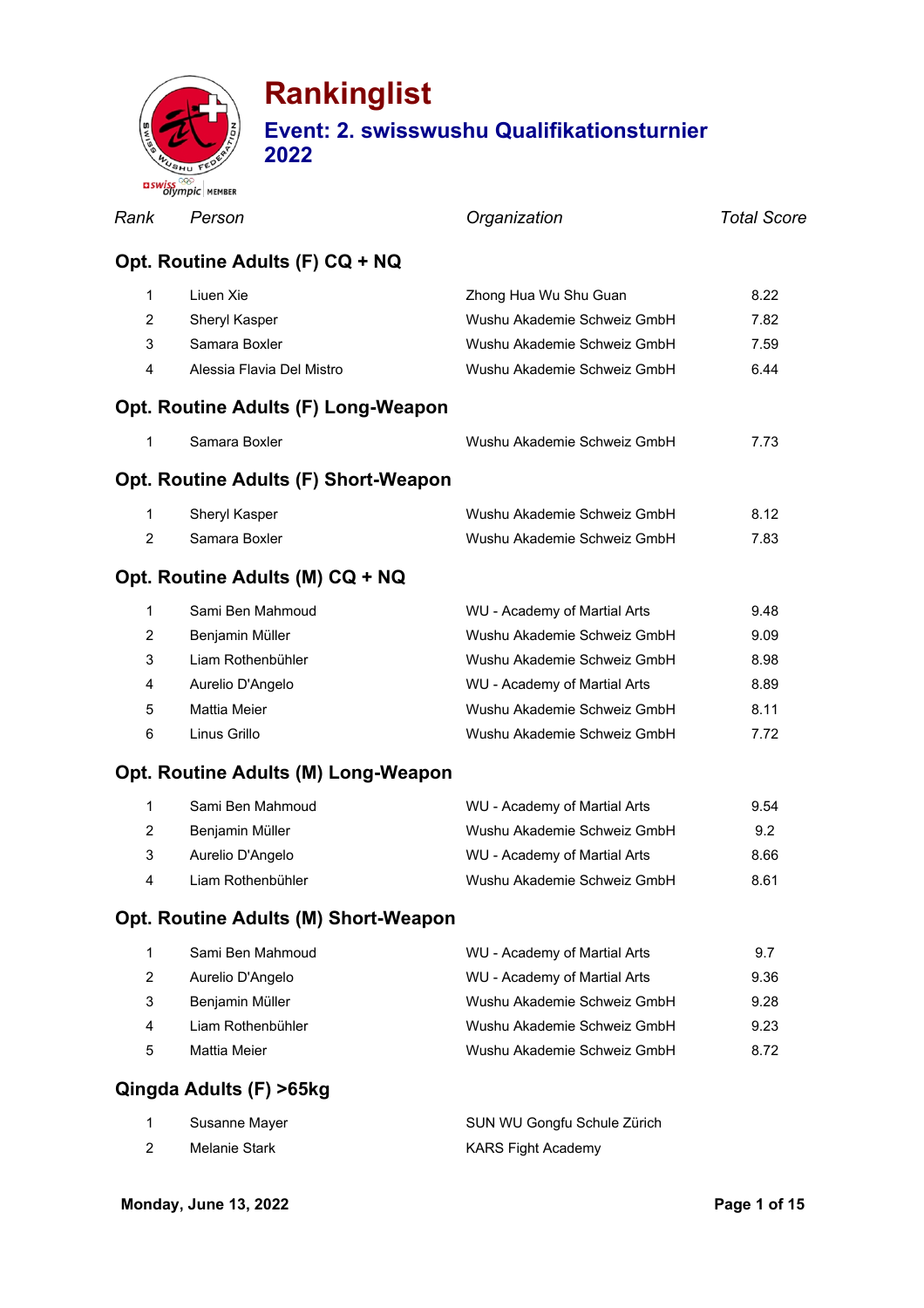

*Rank Person Organization Total Score*

#### **Qingda Adults (F) -60kg / -65kg**

|    | Chiara Knörndel        | Freies Dojo Basel           |
|----|------------------------|-----------------------------|
|    | Tamara Trudel          | SUN WU Gongfu Schule Zürich |
| 3  | Reka Racz              | Fight Academy March         |
| 4  | Kayleigh Gauci Maistre | SUN WU Gongfu Schule Basel  |
| 5. | Lidia Sokolov          | Kung Fu Center Chur         |
| 5  | Imaya Allouche         | <b>Association DAO</b>      |

#### **Qingda Adults (M) >90kg**

| Markus Glutz   | SUN WU Gongfu Schule Zürich |
|----------------|-----------------------------|
| Cedric Laumann | Green Lion Kung Fu          |

#### **Qingda Adults (M) -60kg / -65kg**

|                | Lucien Rüegg | SUN WU Gongfu Schule Zürich |
|----------------|--------------|-----------------------------|
| 2              | Jaden Bisang | SUN WU Gongfu Schule Zürich |
| 3              | Ramon Zeller | SUN WU Gongfu Schule Basel  |
| $\overline{4}$ | Ivo Oberlin  | Fight Academy March         |
|                |              |                             |

#### **Qingda Adults (M) -70kg**

| Roholloh Noroozi | Fight Academy March        |
|------------------|----------------------------|
| Sandro Düblin    | SUN WU Gongfu Schule Basel |

#### **Qingda Adults (M) -75kg**

| $\mathbf{1}$  | Xueyan Dong   | SUN WU Gongfu Schule Zürich |
|---------------|---------------|-----------------------------|
| $\mathcal{P}$ | Ramon Kauer   | SUN WU Gongfu Schule Zürich |
| 3             | Diego Sanchez | SUN WU Gongfu Schule Zürich |

#### **Qingda Adults (M) -80kg / -85kg**

| Nadir Ferlin      | SUN WU Gongfu Schule Zürich |
|-------------------|-----------------------------|
| Claudio Peterhans | Kung Fu Center Chur         |

### **Qingda Adults (M) -90kg**

| Amir Reyes Saa    | <b>Association DAO</b> |
|-------------------|------------------------|
| Albert Abdulamiti | <b>Association DAO</b> |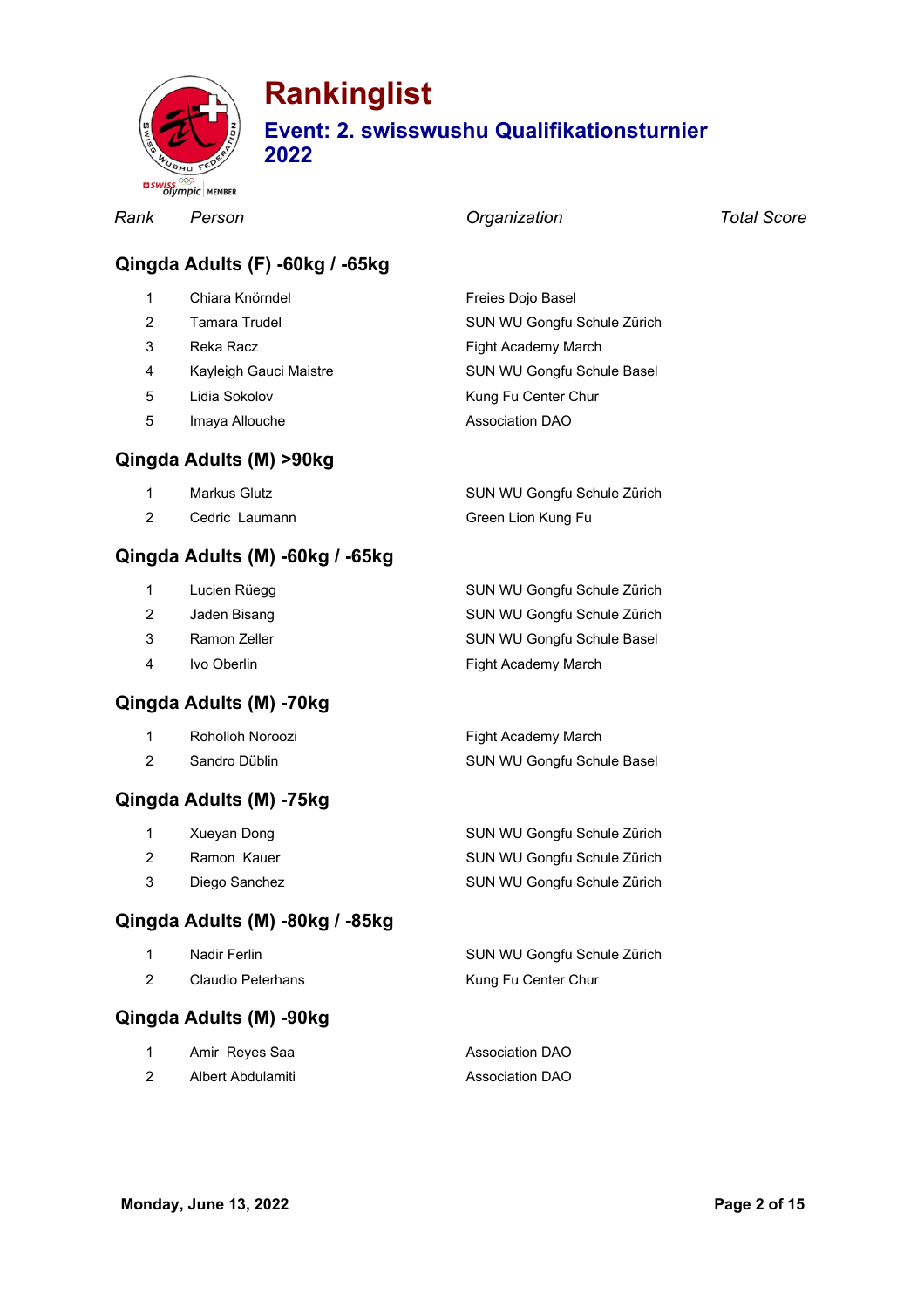

# **Rankinglist**

### **Event: 2. swisswushu Qualifikationsturnier**

**2022**

|                | <b>BISWISSIMORE MEMBER</b>   |                             |             |
|----------------|------------------------------|-----------------------------|-------------|
| Rank           | Person                       | Organization                | Total Score |
|                | Qingda U18 (F) -35kg         |                             |             |
| 1              | Melinda Sharon Farkas        | Fight Academy March         |             |
| $\overline{2}$ | Eliza Gresch                 | SUN WU Gongfu Schule Zürich |             |
|                | Qingda U18 (F) -40kg         |                             |             |
| 1              | Rina Hida                    | Fight Academy March         |             |
| $\overline{2}$ | Lilou Zingg                  | <b>Association DAO</b>      |             |
|                | Qingda U18 (F) -45kg / -50kg |                             |             |
| 1              | Nina Ziegler                 | Fight Academy March         |             |
| $\overline{2}$ | Sophie Bosshard              | Green Lion Kung Fu          |             |
| 3              | Tamara Racz                  | Fight Academy March         |             |
| 4              | Svenja Buser                 | SUN WU Gongfu Schule Basel  |             |

#### **Qingda U18 (F) -55kg / -60kg**

| $\mathbf{1}$   | Mai Weber         | SUN WU Gongfu Schule Zürich |
|----------------|-------------------|-----------------------------|
| 2              | Laura Gretler     | Fight Academy March         |
| 3              | Samira Stürzinger | Fight Academy March         |
| $\overline{4}$ | Samira Teuber     | <b>KARS Fight Academy</b>   |

#### **Qingda U18 (M) -30kg / -35k**

| 1 | Flynn Marty       | Fight Academy March         |
|---|-------------------|-----------------------------|
| 2 | Levin Ganter      | Yong Wu Academy, Frauenfeld |
| 3 | Leandro Ardizzone | <b>Association DAO</b>      |
| 4 | Ardizzone Damiano | <b>Association DAO</b>      |
| 5 | Marc Gretler      | Fight Academy March         |
| 5 | Julian Dolinski   | SUN WU Gongfu Schule Zürich |
| 5 | Leandro Pires     | Yong Wu Academy, Frauenfeld |
| 5 | Alessio Conte     | Yong Wu Academy, Frauenfeld |
|   |                   |                             |

|   | Zayron Valdivieso | Fight Academy March         |
|---|-------------------|-----------------------------|
| 2 | Emil Bürgi        | Yong Wu Academy, Frauenfeld |
|   | Jaime Gretler     | Fight Academy March         |

**Qingda U18 (M) -40kg**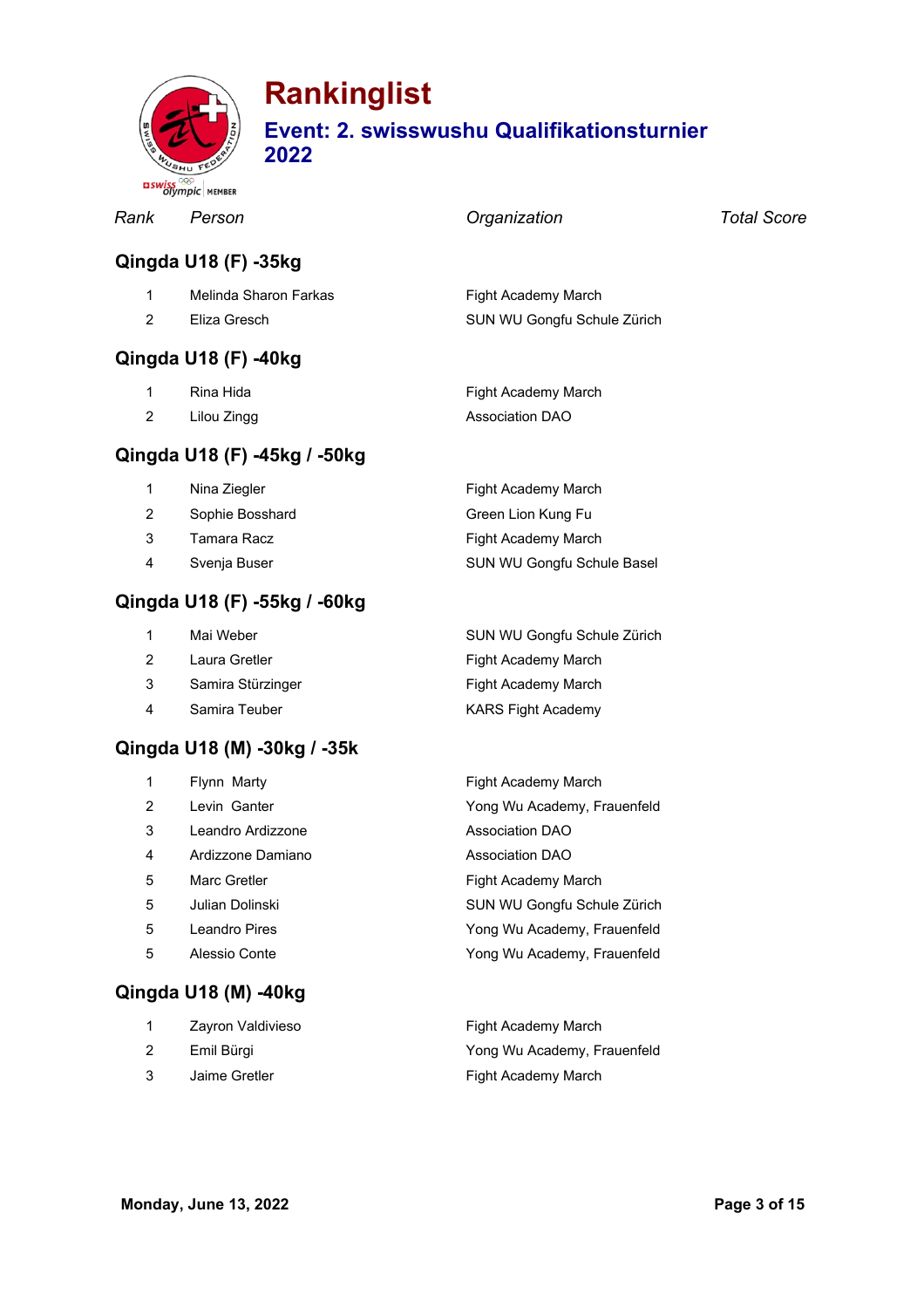

|                         | <b>BSWISS</b> Olympic MEMBER |                             |                    |
|-------------------------|------------------------------|-----------------------------|--------------------|
| Rank                    | Person                       | Organization                | <b>Total Score</b> |
|                         | Qingda U18 (M) -45kg         |                             |                    |
| 1                       | Fabio Beck                   | Yong Wu Academy, Frauenfeld |                    |
| $\overline{2}$          | Casey Kramer                 | SUN WU Gongfu Schule Basel  |                    |
| 3                       | Thiago David Gomez Batista   | <b>KARS Fight Academy</b>   |                    |
| $\overline{\mathbf{4}}$ | Georgi Tsybulskyi            | <b>Association DAO</b>      |                    |
|                         | Qingda U18 (M) -50kg         |                             |                    |
| 1                       | Ilario Rossi                 | Fight Academy March         |                    |
| $\overline{2}$          | Cyrill Lohner                | Yong Wu Academy, Frauenfeld |                    |
|                         | Qingda U18 (M) -55kg         |                             |                    |
| 1                       | Serafino Rovitti             | Fight Academy March         |                    |
| $\overline{2}$          | Kai Diethelm                 | Fight Academy March         |                    |
| 3                       | Luan Nydegger                | Green Lion Kung Fu          |                    |
|                         | Qingda U18 (M) -60kg         |                             |                    |
| 1                       | Ciril Brunner                | Fight Academy March         |                    |
| $\overline{2}$          | Mirko Skoric                 | Sun Long Meng               |                    |
| 3                       | Noah Bonbled                 | Fight Academy March         |                    |
|                         | Qingda U18 (M) -65kg         |                             |                    |
| 1                       | <b>Viktor Racz</b>           | Fight Academy March         |                    |
| $\overline{c}$          | August Gröbli                | Fight Academy March         |                    |
| 3                       | Joshua Laumann               | Green Lion Kung Fu          |                    |
|                         | Qingda U18 (M) -70kg / -75kg |                             |                    |
| 1                       | Dylan Shelton                | Fight Academy March         |                    |
| $\overline{2}$          | Jannik Steiner               | Fight Academy March         |                    |

### **Qingda U18 (M) -85kg / -90kg**

|   | Brandon Menanga | Association DAO    |
|---|-----------------|--------------------|
| 2 | Kyrill Vovk     | Green Lion Kung Fu |

### **Sanda Adults (F) -65kg / >65kg**

| Priscilla Staubli | Sun Long Meng       |
|-------------------|---------------------|
| Lara Mächler      | Shaolin Chan Tempel |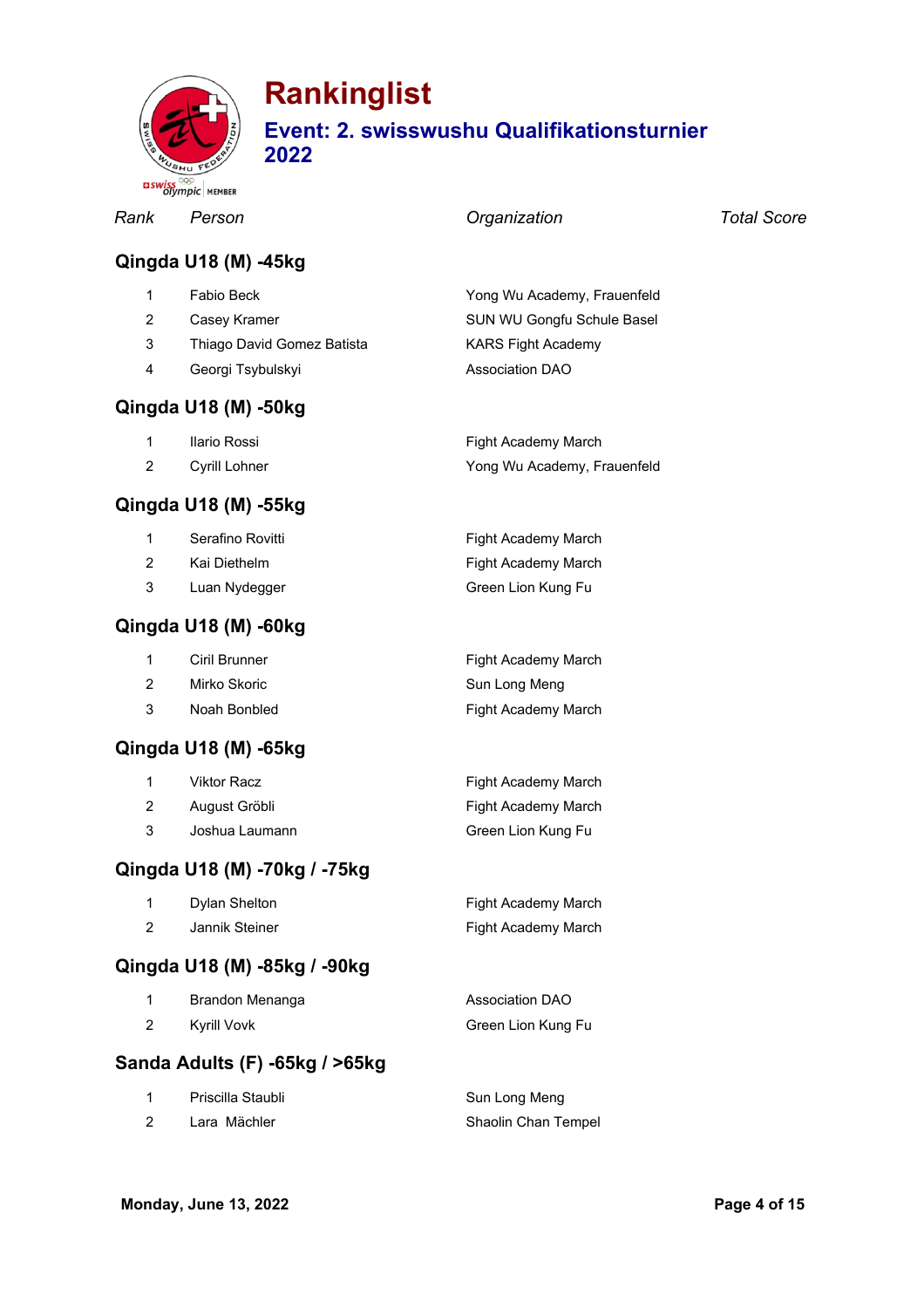

|                | <b>BSWISS</b><br>Olympic   MEMBER |                             |                    |
|----------------|-----------------------------------|-----------------------------|--------------------|
| Rank           | Person                            | Organization                | <b>Total Score</b> |
|                | Sanda Adults (M) >90kg            |                             |                    |
| 1              | Luan Rama                         | Kung Fu Center Chur         |                    |
| $\overline{2}$ | <b>Mohammed Dadi</b>              | Kampfsportschule Glarus     |                    |
| 3              | <b>Markus Glutz</b>               | SUN WU Gongfu Schule Zürich |                    |
|                | Sanda Adults (M) -65kg            |                             |                    |
| 1              | Dominik Pfyffer                   | Shaolin Chan Tempel         |                    |
| 1              | Lucien Rüegg                      | SUN WU Gongfu Schule Zürich |                    |
| $\overline{2}$ | <b>Flurin Meier</b>               | Sun Long Meng               |                    |
| 2              | Elia Rey                          | Sun Long Meng               |                    |
|                | Sanda Adults (M) -70kg            |                             |                    |
| 1              | Roholloh Noroozi                  | Fight Academy March         |                    |
| 1              | Stefan Felber                     | Sun Long Meng               |                    |
| $\overline{2}$ | Salem Abid                        | Association DAO             |                    |
| 2              | Matthia Keusch                    | Sun Long Meng               |                    |
|                | Sanda Adults (M) -75kg / -80kg    |                             |                    |
| 1              | Stefan Buholzer                   | Shaolin Chan Tempel         |                    |
| $\overline{2}$ | <b>Andreas Thomas</b>             | Sun Long Meng               |                    |
|                | Sanda Adults (M) -85kg / -90kg    |                             |                    |
| 1              | <b>Nadir Ferlin</b>               | SUN WU Gongfu Schule Zürich |                    |
| $\overline{2}$ | <b>Oliver Thomas</b>              | Sun Long Meng               |                    |
|                | Sanda Light U18 (F) >65kg         |                             |                    |
| 1              | Lara Lüscher                      | Yong Wu Academy, Frauenfeld |                    |
| $\overline{2}$ | Alisa Radi                        | Sun Long Meng               |                    |
|                | Sanda Light U18 (F) -60kg         |                             |                    |
| 1              | Salome Schumacher                 | SUN WU Gongfu Schule Zürich |                    |
| $\overline{2}$ | Samira Stürzinger                 | Fight Academy March         |                    |
|                | Sanda Light U18 (M) -40kg / -45kg |                             |                    |
| 1              | Jaime Gretler                     | Fight Academy March         |                    |
| $\overline{c}$ | Georgi Tsybulskyi                 | <b>Association DAO</b>      |                    |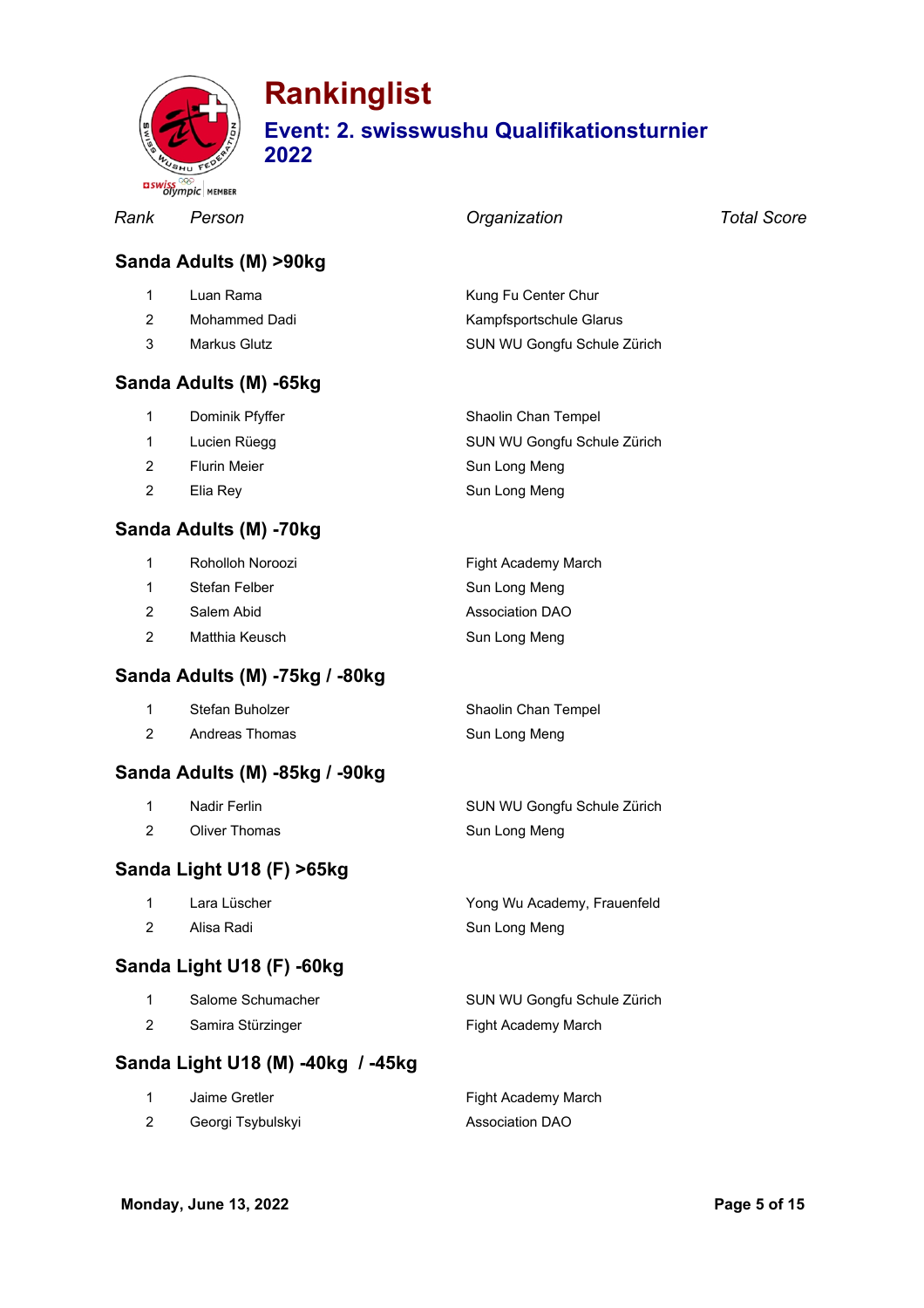

|                | Olympic   MEMBER                                |                              |                    |
|----------------|-------------------------------------------------|------------------------------|--------------------|
| Rank           | Person                                          | Organization                 | <b>Total Score</b> |
|                | Sanda Light U18 (M) -50kg / -55kg               |                              |                    |
| $\mathbf 1$    | Mirko Skoric                                    | Sun Long Meng                |                    |
| $\overline{2}$ | Ilario Rossi                                    | Fight Academy March          |                    |
|                | Sanda Light U18 (M) -60kg                       |                              |                    |
| 1              | Ciril Brunner                                   | Fight Academy March          |                    |
| $\overline{2}$ | Janis Wiederkehr                                | Sun Long Meng                |                    |
|                | Sanda Light U18 / Adults (M) -65kg / -70kg      |                              |                    |
| 1              | Jannik Steiner                                  | Fight Academy March          |                    |
| $\overline{2}$ | Ivo Oberlin                                     | Fight Academy March          |                    |
| 3              | <b>Viktor Racz</b>                              | Fight Academy March          |                    |
|                | Stand. Routine Adults (F) 32 Short-Weapon       |                              |                    |
| 1              | Michelle Rothenbühler                           | AQUILA CONCEPTS              | 7.16               |
|                | Stand. Routine Adults (F) 32 w/o Weappon        |                              |                    |
| 1              | Manuela Schnurrenberger                         | WU - Academy of Martial Arts | 7.49               |
| 2              | Ismerie Glandy                                  | WU - Academy of Martial Arts | 7.34               |
| 3              | Fabienne Staud                                  | Wushu Akademie Schweiz GmbH  | 7.29               |
| 4              | <b>Rachel Carlile</b>                           | WU - Academy of Martial Arts | 7.13               |
| 5              | Michelle Rothenbühler                           | <b>AQUILA CONCEPTS</b>       | 6.98               |
|                | Stand. Routine Adults (M/F) 89/01/12 w/o Weapon |                              |                    |
| 1              | David Cao                                       | Wushu-Zentrum Bern           | 8.64               |
| 2              | Lisa Pulunyi                                    | Zhong Hua Wu Shu Guan        | 8.06               |
| 3              | <b>Thierry Mathys</b>                           | WU - Academy of Martial Arts | 8.01               |
|                | Stand. Routine Kids (F) 32 A CQ                 |                              |                    |
| 1              | Tara Müller                                     | Chinwoo-Wushu                | 8.36               |
| $\overline{2}$ | Lisa Mundwiler                                  | Wushu Akademie Schweiz GmbH  | 8.21               |
| 3              | Laila Richner                                   | Wushu Akademie Schweiz GmbH  | 7.78               |
| 4              | Lina Bochatay                                   | Chinwoo-Wushu                | 7.76               |
| 5              | Sophia Gysi                                     | Wushu Akademie Schweiz GmbH  | 7.67               |
| 6              | Mathilde Jost                                   | WU - Academy of Martial Arts | 7.48               |
| 7              | Madeleine James                                 | WU - Academy of Martial Arts | 7.41               |
| 8              | Alexandra Jahari                                | WU - Academy of Martial Arts | 7.2                |
|                |                                                 |                              |                    |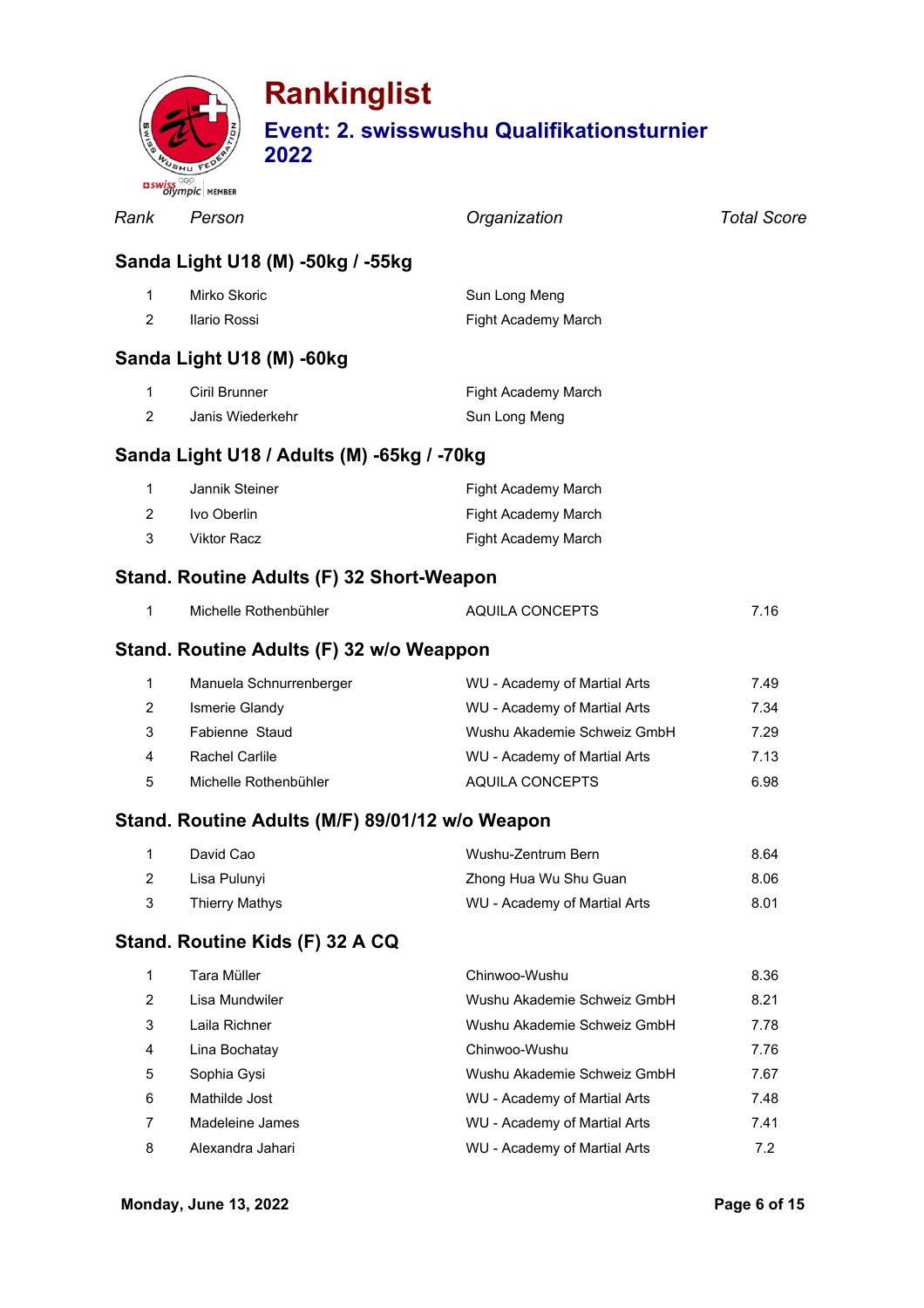

### **Rankinglist Event: 2. swisswushu Qualifikationsturnier**

*Rank Person Organization Total Score* **Stand. Routine Kids (F) 32 A/B Daoshu** Mathilde Jost WU - Academy of Martial Arts 7.56 **Stand. Routine Kids (F) 32 A/B Jianshu** Tara Müller Chinwoo-Wushu 8.26 Cathrine von Arx Wushu Akademie Schweiz GmbH 8.15 Lisa Mundwiler Wushu Akademie Schweiz GmbH 7.94 Lina Bochatay Chinwoo-Wushu 7.82 Laila Richner Wushu Akademie Schweiz GmbH 7.41 Mathilde Jost WU - Academy of Martial Arts 7.39 Sophia Gysi Wushu Akademie Schweiz GmbH 7.33 **Stand. Routine Kids (F) 32 A/B Nandao** 1 Nora Ruffner **Norman Communist Communist Communist Communist Communist Communist Communist Communist Communist Communist Communist Communist Communist Communist Communist Communist Communist Communist Communist Communist**  Sonia Qayum Chinwoo-Wushu 8.32 Nataya Irniger Chinwoo-Wushu 7.36 **Stand. Routine Kids (F) 32 A/B NQ** Nora Ruffner WU - Academy of Martial Arts 8.23 Sonia Qayum Chinwoo-Wushu 8.09 Nataya Irniger Chinwoo-Wushu 7.28

### **Stand. Routine Kids (F) 32 B CQ**

|                | Cathrine von Arx      | Wushu Akademie Schweiz GmbH  | 8.26 |
|----------------|-----------------------|------------------------------|------|
| 2              | Serena Gia-Lynn Luong | Wushu-Zentrum Bern           | 8.07 |
| 3              | Matilda Beck          | Wushu-Zentrum Bern           | 7.64 |
| $\overline{4}$ | Leonie Fischer        | Wushu Akademie Schweiz GmbH  | 7.18 |
| -5             | Nilay Durak           | WU - Academy of Martial Arts | 6.91 |
| 6              | Anira Murghai         | WU - Academy of Martial Arts | 6.66 |

### **Stand. Routine Kids (M) 32 A CQ**

| Ilario Luong                        | Wushu-Zentrum Bern           | 8.07 |
|-------------------------------------|------------------------------|------|
| Maximilian Lauer                    | WU - Academy of Martial Arts | 7.09 |
| Stand. Routine Kids (M) 32 A Nandao |                              |      |
| Louin Cohmid                        | MILL Acodemy of Mortial Arts | 700  |

| Levin Schmid       | VVU - Academy of Martial Arts | 00. / |
|--------------------|-------------------------------|-------|
| <b>Said Meurer</b> | WU - Academy of Martial Arts  | 7.72  |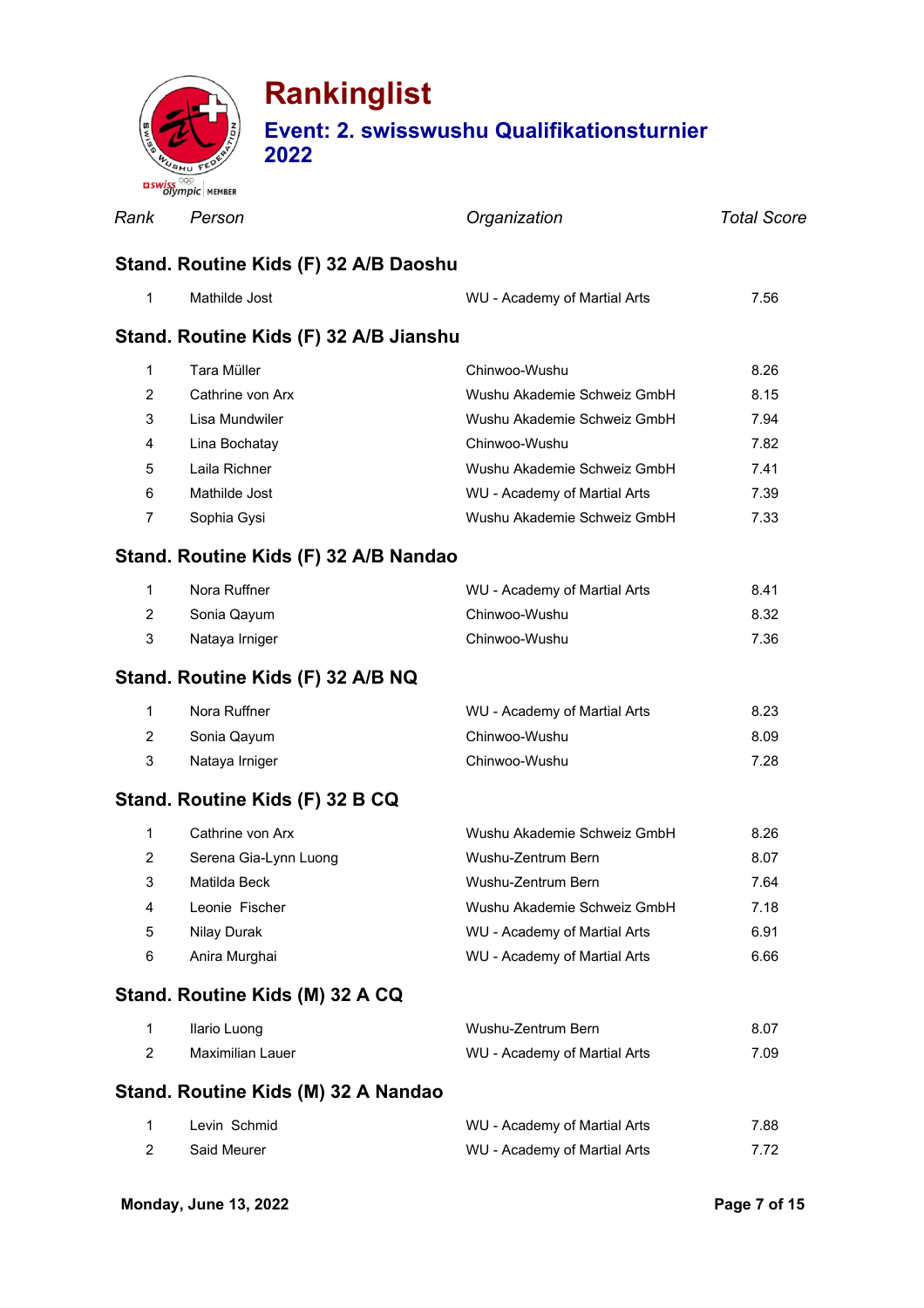

*Rank Person Organization Total Score*

#### **Stand. Routine Kids (M) 32 A/B Daoshu**

|   | Ilario Luong                      | Wushu-Zentrum Bern           | 8.43 |
|---|-----------------------------------|------------------------------|------|
|   | Eric Huber                        | Chinwoo-Wushu                | 8.2  |
| 3 | Markus Carlile                    | WU - Academy of Martial Arts | 7.69 |
|   | Stand. Routine Kids (M) 32 A/B NQ |                              |      |
|   | <b>Arthur Glandy</b>              | WU - Academy of Martial Arts | 8.47 |

|    |               |                              | .    |
|----|---------------|------------------------------|------|
|    | Andrey Egger  | WU - Academy of Martial Arts | 8.21 |
|    | Silvan Damann | WU - Academy of Martial Arts | 7.97 |
| 4  | Marc Ruffner  | WU - Academy of Martial Arts | 7.93 |
| -5 | Said Meurer   | WU - Academy of Martial Arts | 7.34 |

#### **Stand. Routine Kids (M) 32 B CQ**

|                | Eric Huber         | Chinwoo-Wushu                | 8.06 |
|----------------|--------------------|------------------------------|------|
| $\mathcal{P}$  | Markus Carlile     | WU - Academy of Martial Arts | 7.4  |
| 3              | Maurice Hans Zahnd | AQUILA CONCEPTS              | 7.29 |
| $\overline{4}$ | Tobias Spaeth      | AQUILA CONCEPTS              | 7.08 |
| $\overline{5}$ | Levin Strub        | Wushu Akademie Schweiz GmbH  | 6.93 |

#### **Stand. Routine Kids (M) 32 B Nandao**

|   | Arthur Glandy | WU - Academy of Martial Arts | 8.09 |
|---|---------------|------------------------------|------|
|   | Silvan Damann | WU - Academy of Martial Arts | 7.96 |
| 3 | Marc Ruffner  | WU - Academy of Martial Arts | 7.85 |
| 4 | Andrey Egger  | WU - Academy of Martial Arts | 7.83 |

#### **Stand. Routine Kids 32 (F) A/B Nangun**

| Nora Ruffner   | WU - Academy of Martial Arts | 8.31 |
|----------------|------------------------------|------|
| Sonia Qayum    | Chinwoo-Wushu                | 8.02 |
| Nataya Irniger | Chinwoo-Wushu                | 7.46 |

#### **Stand. Routine Kids 32 (F) A/B Qiangshu**

|          | Tara Müller    | Chinwoo-Wushu               | 8.46 |
|----------|----------------|-----------------------------|------|
| 2        | Lisa Mundwiler | Wushu Akademie Schweiz GmbH | 8.03 |
| -3       | Lina Bochatay  | Chinwoo-Wushu               | 7.99 |
| $\Delta$ | Laila Richner  | Wushu Akademie Schweiz GmbH | 7.42 |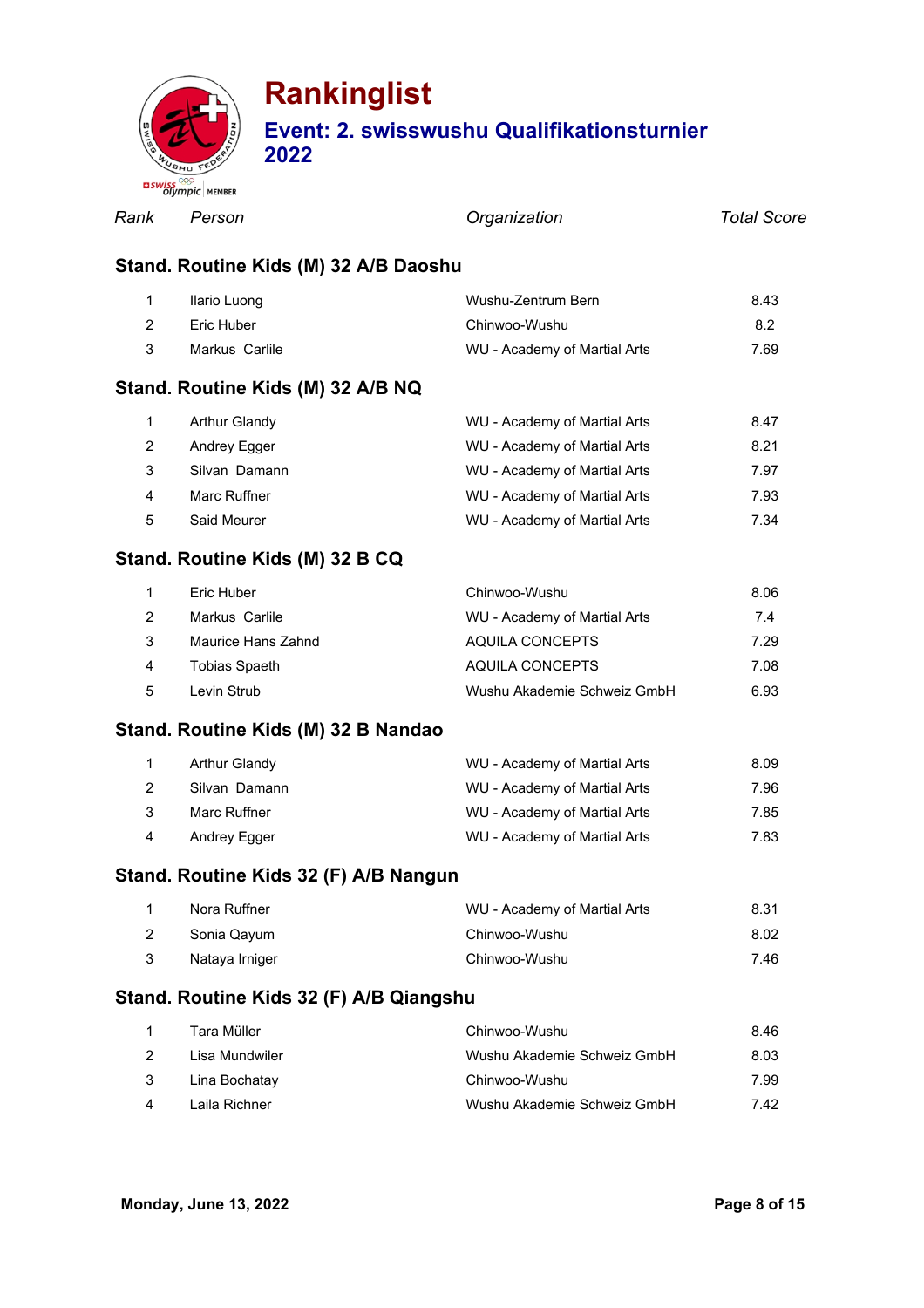

| Rank           | Person                                  | Organization                 | <b>Total Score</b> |  |  |  |
|----------------|-----------------------------------------|------------------------------|--------------------|--|--|--|
|                | Stand. Routine Kids 32 (M) A/B Nangun   |                              |                    |  |  |  |
| 1              | <b>Arthur Glandy</b>                    | WU - Academy of Martial Arts | 8.22               |  |  |  |
| 2              | Levin Schmid                            | WU - Academy of Martial Arts | 7.72               |  |  |  |
|                | Stand. Routine Kids 32 (M/F) A/B Gunshu |                              |                    |  |  |  |
| 1              | Ilario Luong                            | Wushu-Zentrum Bern           | 8.31               |  |  |  |
| 2              | Eric Huber                              | Chinwoo-Wushu                | 7.91               |  |  |  |
| 3              | Sophia Gysi                             | Wushu Akademie Schweiz GmbH  | 7.59               |  |  |  |
|                | Stand. Routine Youth (F) 1989 CQ        |                              |                    |  |  |  |
| 1              | Jessica Bracher                         | AQUILA CONCEPTS              | 8.64               |  |  |  |
| $\overline{2}$ | Julie Pochon                            | Wushu-Zentrum Bern           | 8.64               |  |  |  |
| 3              | Lorena Beck                             | Wushu-Zentrum Bern           | 8.13               |  |  |  |
| 4              | Alessia Flavia Del Mistro               | Wushu Akademie Schweiz GmbH  | 8.08               |  |  |  |
| 5              | Lilian Matter                           | Wushu Akademie Schweiz GmbH  | 7.86               |  |  |  |
| 6              | Corina Müller                           | Wushu Akademie Schweiz GmbH  | 7.82               |  |  |  |
| 7              | Eva Herrera Erazo                       | Wushu-Zentrum Bern           | 7.69               |  |  |  |
| 8              | Isabelle Reek                           | Wushu Akademie Schweiz GmbH  | 7.61               |  |  |  |
| 9              | Celina Fischer                          | Wushu Akademie Schweiz GmbH  | 7.56               |  |  |  |
|                | Stand. Routine Youth (F) 1989 DS        |                              |                    |  |  |  |
| $\mathbf 1$    | <b>Lilian Matter</b>                    | Wushu Akademie Schweiz GmbH  | 8.22               |  |  |  |
| 2              | Isabelle Reek                           | Wushu Akademie Schweiz GmbH  | 7.89               |  |  |  |
|                | Stand. Routine Youth (F) 1989 GS        |                              |                    |  |  |  |
| 1              | Isabelle Reek                           | Wushu Akademie Schweiz GmbH  | 7.85               |  |  |  |
| $\overline{2}$ | <b>Lilian Matter</b>                    | Wushu Akademie Schweiz GmbH  | 7.08               |  |  |  |
|                | Stand. Routine Youth (F) 1989 JS        |                              |                    |  |  |  |
| 1              | Julie Pochon                            | Wushu-Zentrum Bern           | 8.63               |  |  |  |
| $\overline{2}$ | Tara Müller                             | Chinwoo-Wushu                | 8.53               |  |  |  |
| 3              | Lorena Beck                             | Wushu-Zentrum Bern           | 8.36               |  |  |  |
| 4              | Alessia Flavia Del Mistro               | Wushu Akademie Schweiz GmbH  | 8.26               |  |  |  |
| 5              | Corina Müller                           | Wushu Akademie Schweiz GmbH  | 8.23               |  |  |  |
| 6              | Eva Herrera Erazo                       | Wushu-Zentrum Bern           | 8.11               |  |  |  |
| 7              | Celina Fischer                          | Wushu Akademie Schweiz GmbH  | 8.11               |  |  |  |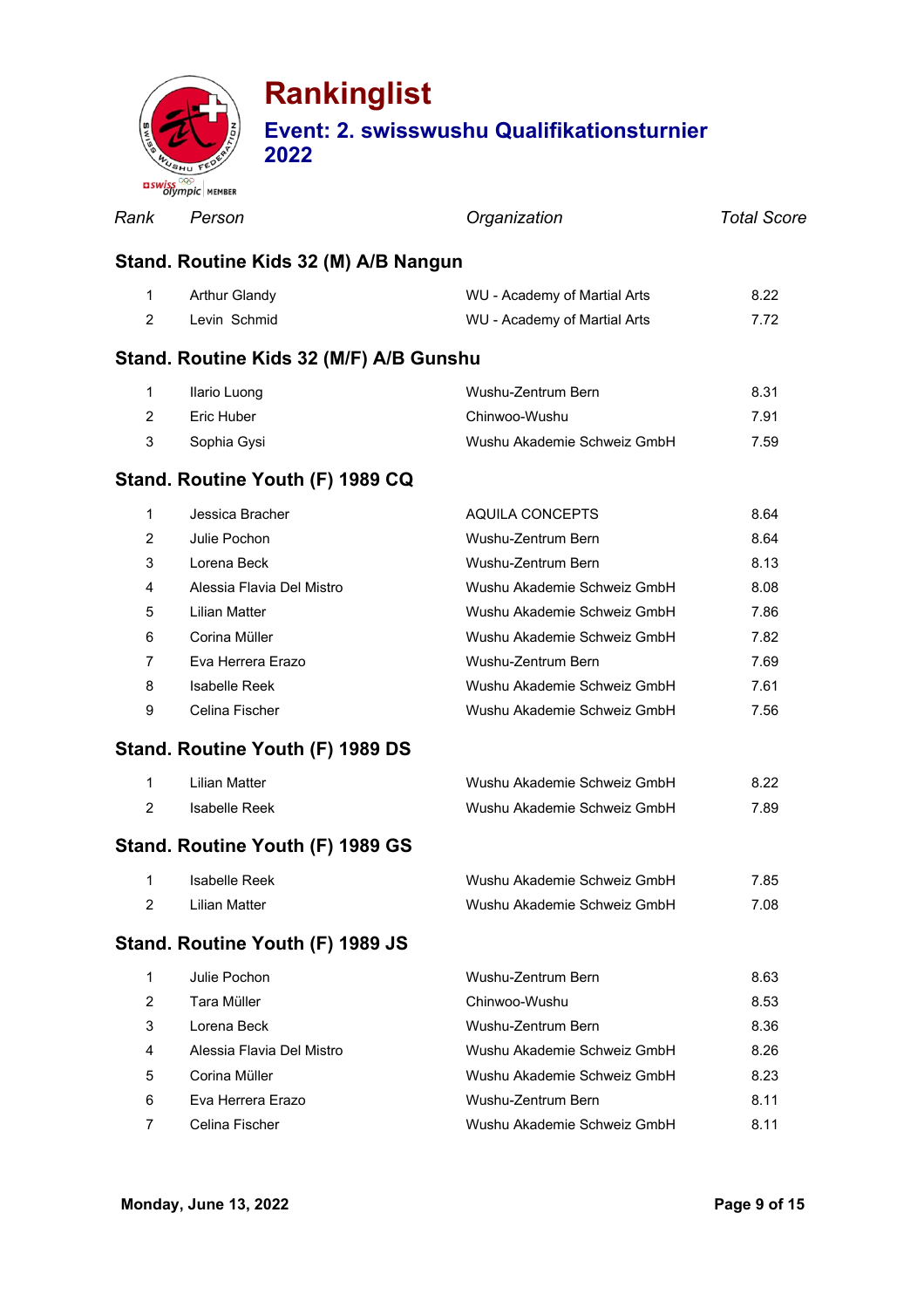

### **Rankinglist Event: 2. swisswushu Qualifikationsturnier 2022**

|                | <b>Olympic</b> MEMBER                      |                             |             |
|----------------|--------------------------------------------|-----------------------------|-------------|
| Rank           | Person                                     | Organization                | Total Score |
|                | Stand. Routine Youth (F) 1989 QS           |                             |             |
| 1              | Jessica Bracher                            | AQUILA CONCEPTS             | 8.51        |
| $\overline{2}$ | Alessia Flavia Del Mistro                  | Wushu Akademie Schweiz GmbH | 8.23        |
| 3              | Lorena Beck                                | Wushu-Zentrum Bern          | 8.21        |
| 4              | Corina Müller                              | Wushu Akademie Schweiz GmbH | 7.89        |
| 5              | Julie Pochon                               | Wushu-Zentrum Bern          | 7.79        |
|                | Stand. Routine Youth (F) 2012 Long-Weapon  |                             |             |
| $\mathbf{1}$   | Liuen Xie                                  | Zhong Hua Wu Shu Guan       | 8.55        |
|                | Stand. Routine Youth (F) 2012 Short-Weapon |                             |             |
| 1              | Liuen Xie                                  | Zhong Hua Wu Shu Guan       | 8.68        |
|                | Stand. Routine Youth (F) 46 CQ             |                             |             |
| $\mathbf 1$    | Tara Müller                                | Chinwoo-Wushu               | 8.46        |
| $\overline{2}$ | Cathrine von Arx                           | Wushu Akademie Schweiz GmbH | 8.17        |
| 3              | Laila Richner                              | Wushu Akademie Schweiz GmbH | 7.58        |
| 4              | Lisa Mundwiler                             | Wushu Akademie Schweiz GmbH | 7.57        |
| 5              | Lina Bochatay                              | Chinwoo-Wushu               | 7.14        |
| 6              | Sophia Gysi                                | Wushu Akademie Schweiz GmbH | 7.04        |
| $\overline{7}$ | Celina Fischer                             | Wushu Akademie Schweiz GmbH | 6.93        |

### **Stand. Routine Youth (I)**

| Stand. Routine Youth (M) 1989 CQ |  |  |
|----------------------------------|--|--|
|                                  |  |  |

|   | <b>Ferdinand Beck</b> | Wushu-Zentrum Bern          | 8.69 |
|---|-----------------------|-----------------------------|------|
| 2 | Mattia Meier          | Wushu Akademie Schweiz GmbH | 8.48 |
| 3 | Leandro Luong         | Wushu-Zentrum Bern          | 8.37 |
| 4 | Linus Grillo          | Wushu Akademie Schweiz GmbH | 8.3  |
| 5 | Joshua Senti.         | Wushu Akademie Schweiz GmbH | 8.09 |
| 6 | Nikolaj Panic         | Wushu Akademie Schweiz GmbH | 7.86 |
|   | Nick Grillo           | Wushu Akademie Schweiz GmbH | 7.71 |
| 8 | Moritz Mundwiler      | Wushu Akademie Schweiz GmbH | 7.66 |

8 Janika Locher Wushu Akademie Schweiz GmbH 6.69 9 Estelle Schmid WU - Academy of Martial Arts 6.23

#### **Stand. Routine Youth (M) 1989 DS**

| Nick Grillo  | Wushu Akademie Schweiz GmbH | 7.81 |
|--------------|-----------------------------|------|
| Joshua Senti | Wushu Akademie Schweiz GmbH | 7.69 |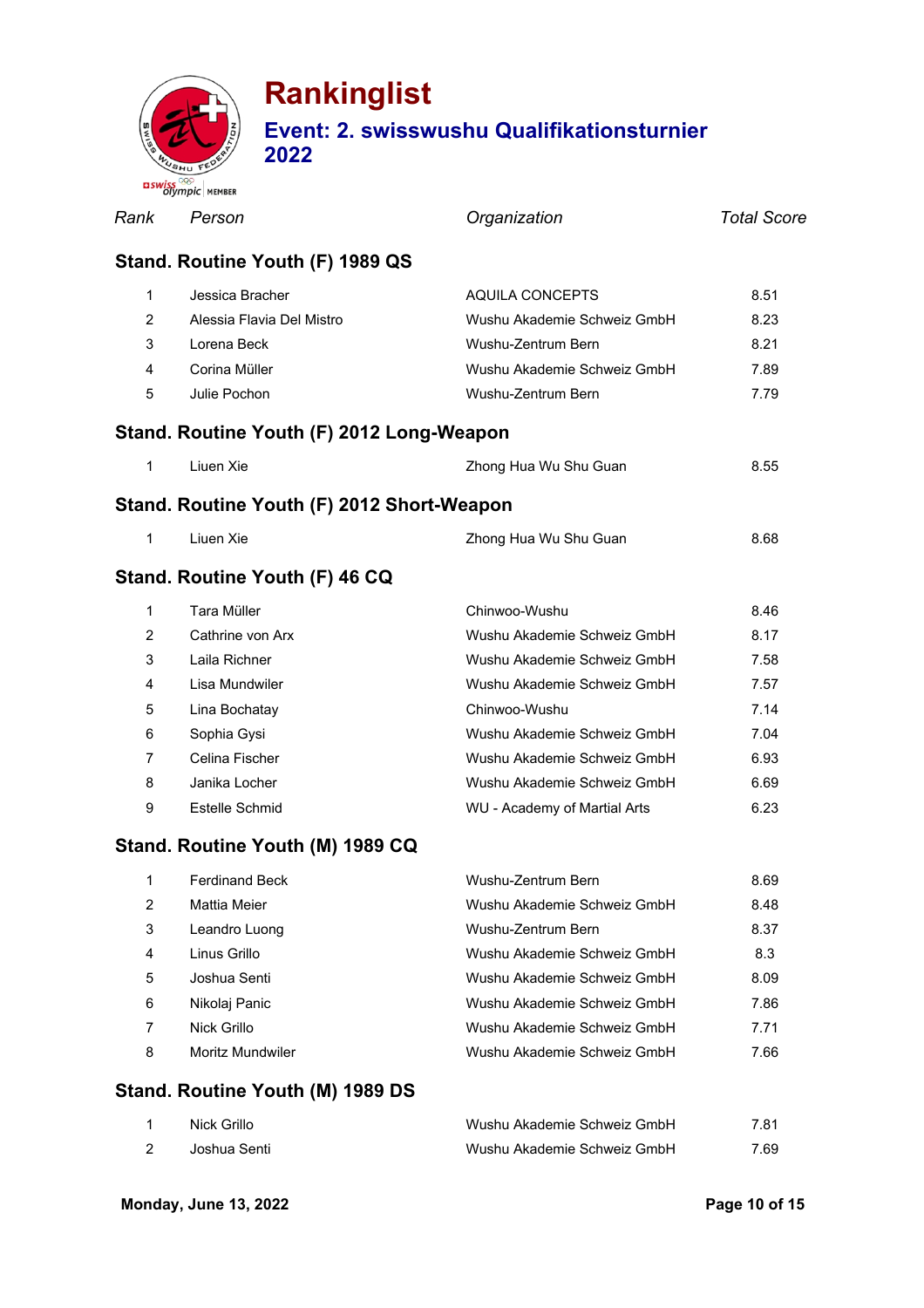

| Rank           | Person                             | Organization                | <b>Total Score</b> |
|----------------|------------------------------------|-----------------------------|--------------------|
|                | Stand. Routine Youth (M) 1989 GS   |                             |                    |
| 1              | <b>Ferdinand Beck</b>              | Wushu-Zentrum Bern          | 8.4                |
| $\overline{2}$ | <b>Mattia Meier</b>                | Wushu Akademie Schweiz GmbH | 8.19               |
| 3              | Moritz Mundwiler                   | Wushu Akademie Schweiz GmbH | 7.69               |
|                | Stand. Routine Youth (M) 1989 JS   |                             |                    |
| $\mathbf 1$    | Linus Grillo                       | Wushu Akademie Schweiz GmbH | 8.51               |
| $\overline{2}$ | Leandro Luong                      | Wushu-Zentrum Bern          | 8.36               |
| 3              | <b>Ferdinand Beck</b>              | Wushu-Zentrum Bern          | 8.28               |
| 4              | Nikolaj Panic                      | Wushu Akademie Schweiz GmbH | 7.84               |
|                | Stand. Routine Youth (M) 1989 QS   |                             |                    |
| 1              | Linus Grillo                       | Wushu Akademie Schweiz GmbH | 8.53               |
| $\overline{2}$ | Nikolaj Panic                      | Wushu Akademie Schweiz GmbH | 7.99               |
| 3              | Leandro Luong                      | Wushu-Zentrum Bern          | 7.6                |
|                | Stand. Routine Youth (M) 46 CQ     |                             |                    |
| 1              | Ilario Luong                       | Wushu-Zentrum Bern          | 8.3                |
| $\overline{2}$ | Moritz Mundwiler                   | Wushu Akademie Schweiz GmbH | 7.91               |
| 3              | Nikolaj Panic                      | Wushu Akademie Schweiz GmbH | 7.75               |
| 4              | Nick Grillo                        | Wushu Akademie Schweiz GmbH | 7.69               |
| 5              | Joshua Senti                       | Wushu Akademie Schweiz GmbH | 7.59               |
| 6              | Eric Huber                         | Chinwoo-Wushu               | 7.54               |
| 7              | Julian Fischer                     | Wushu Akademie Schweiz GmbH | 7.28               |
| 8              | Tiziano Turnaturi                  | Wushu Akademie Schweiz GmbH | 7.02               |
|                | Stand. Routine Youth (M/F) 1989 ND |                             |                    |

### **Stand**

|               | Kai Bertschi  | WU - Academy of Martial Arts | 8.51 |
|---------------|---------------|------------------------------|------|
|               | Nick Bracher  | AQUILA CONCEPTS              | 8.46 |
| $\mathcal{B}$ | Galina Scheck | Wushu-Zentrum Bern           | 8.37 |
| 4             | Diego Negri   | Wushu-Zentrum Bern           | 8.13 |

#### **Stand. Routine Youth (M/F) 1989 NG**

|                | Nick Bracher  | AQUILA CONCEPTS              | 8.88 |
|----------------|---------------|------------------------------|------|
| $\mathcal{P}$  | Galina Scheck | Wushu-Zentrum Bern           | 8.44 |
| 3              | Kai Bertschi  | WU - Academy of Martial Arts | 8.26 |
| $\overline{4}$ | Diego Negri   | Wushu-Zentrum Bern           | 8.2  |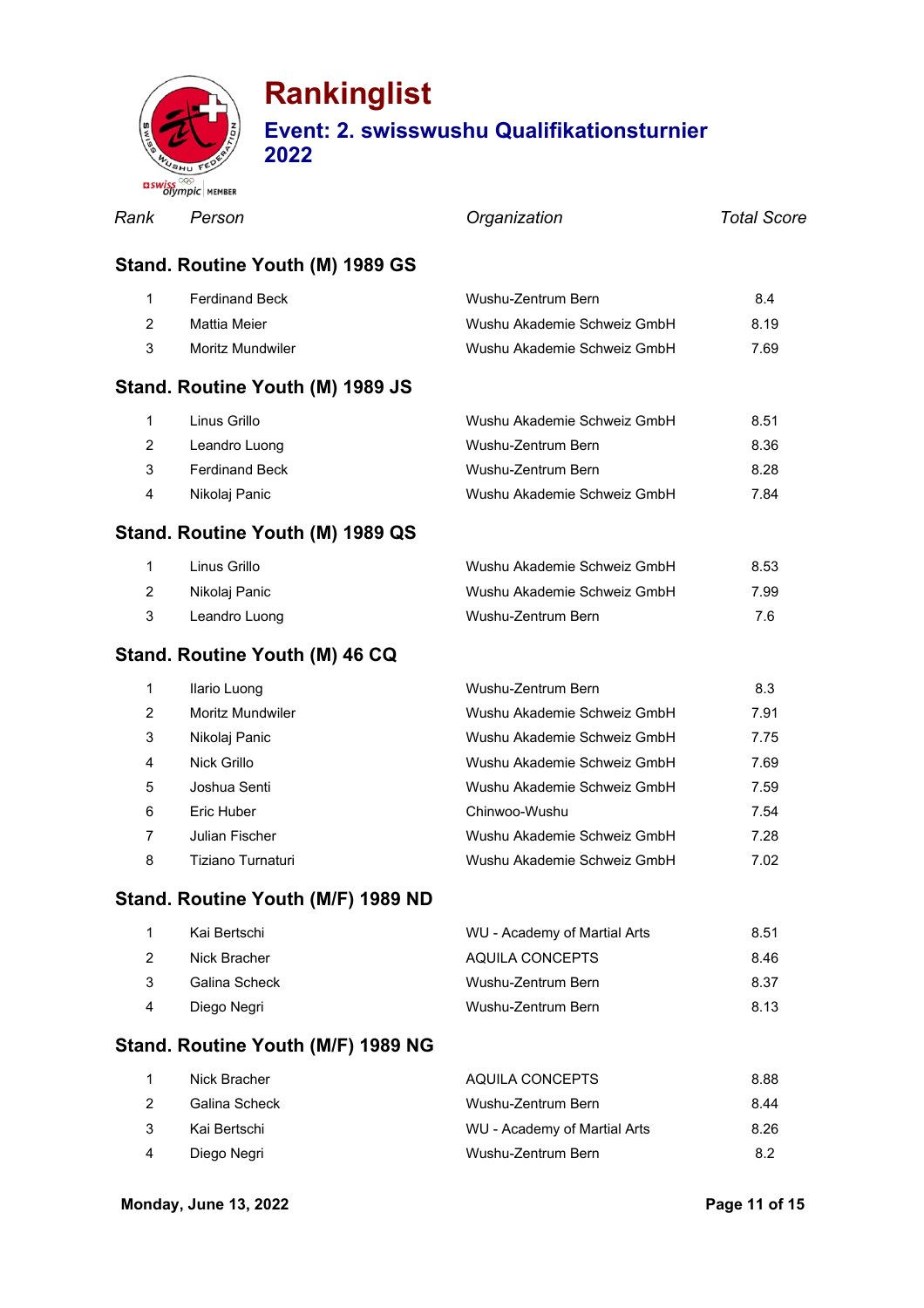

|                | <b>BSWISSTER</b> MEMBER                               |                                                         |                    |
|----------------|-------------------------------------------------------|---------------------------------------------------------|--------------------|
| Rank           | Person                                                | Organization                                            | <b>Total Score</b> |
|                | Stand. Routine Youth (M/F) 1989 NQ                    |                                                         |                    |
| $\mathbf{1}$   | Nick Bracher                                          | AQUILA CONCEPTS                                         | 8.71               |
| $\overline{2}$ | Kai Bertschi                                          | WU - Academy of Martial Arts                            | 8.54               |
| 3              | Galina Scheck                                         | Wushu-Zentrum Bern                                      | 8.52               |
| 4              | Diego Negri                                           | Wushu-Zentrum Bern                                      | 8.49               |
|                | Stand. Routine Youth (M/F) 46 NQ                      |                                                         |                    |
| $\mathbf{1}$   | Nora Ruffner                                          | WU - Academy of Martial Arts                            | 7.95               |
| $\overline{2}$ | Alexander Kuypers                                     | WU - Academy of Martial Arts                            | 7.56               |
|                |                                                       | Stand. Routine Youth/Adults (M/F) 89/01/12 Short-Weapon |                    |
| $\mathbf{1}$   | David Cao                                             | Wushu-Zentrum Bern                                      | 8.58               |
| $\overline{2}$ | Jessica Bracher                                       | AQUILA CONCEPTS                                         | 8.34               |
| 3              | Lisa Pulunyi                                          | Zhong Hua Wu Shu Guan                                   | 7.95               |
|                | Taiji Weapon Adults/Youth (M/F)                       |                                                         |                    |
| 1              | Guirong Zhu-Hiptmair                                  | Rong Jun Taiji Wushu Academy<br>Switzerland             | 8.42               |
| $\overline{2}$ | Alexandre Oricchio                                    | Tai-chi-chuan l'art de l'équilibre                      | 8.06               |
|                | Taijiquan Adults/Youth (F)                            |                                                         |                    |
| 1              | Guirong Zhu-Hiptmair                                  | Rong Jun Taiji Wushu Academy<br>Switzerland             | 8.13               |
| $\overline{2}$ | Carole Croset                                         | Tai-chi-chuan l'art de l'équilibre                      | 7.42               |
|                | Taijiquan Adults/Youth (M)                            |                                                         |                    |
| $\mathbf{1}$   | Markus Pfannstiel                                     | Rong Jun Taiji Wushu Academy<br>Switzerland             | 7.93               |
| $\overline{2}$ | Alexandre Oricchio                                    | Tai-chi-chuan l'art de l'équilibre                      | 7.79               |
| 3              | Patrick Favre-Rochex                                  | Tai-chi-chuan l'art de l'équilibre                      | 6.59               |
|                | Trad. Routine External Styles Adults (F) Long-Weapon  |                                                         |                    |
| 1              | Samira Neininger                                      | Chin Woo Kung Fu Affoltern                              | 8.57               |
| $\overline{2}$ | Sandra Flütsch                                        | Chin Woo Kung Fu Affoltern                              | 8.19               |
|                | Trad. Routine External Styles Adults (F) Short-Weapon |                                                         |                    |
| 1              | Samira Neininger                                      | Chin Woo Kung Fu Affoltern                              | 8.89               |
| $\overline{2}$ | Geraldine Balint                                      | Swiss Chinese Kung Fu School                            | 8.69               |
|                |                                                       |                                                         |                    |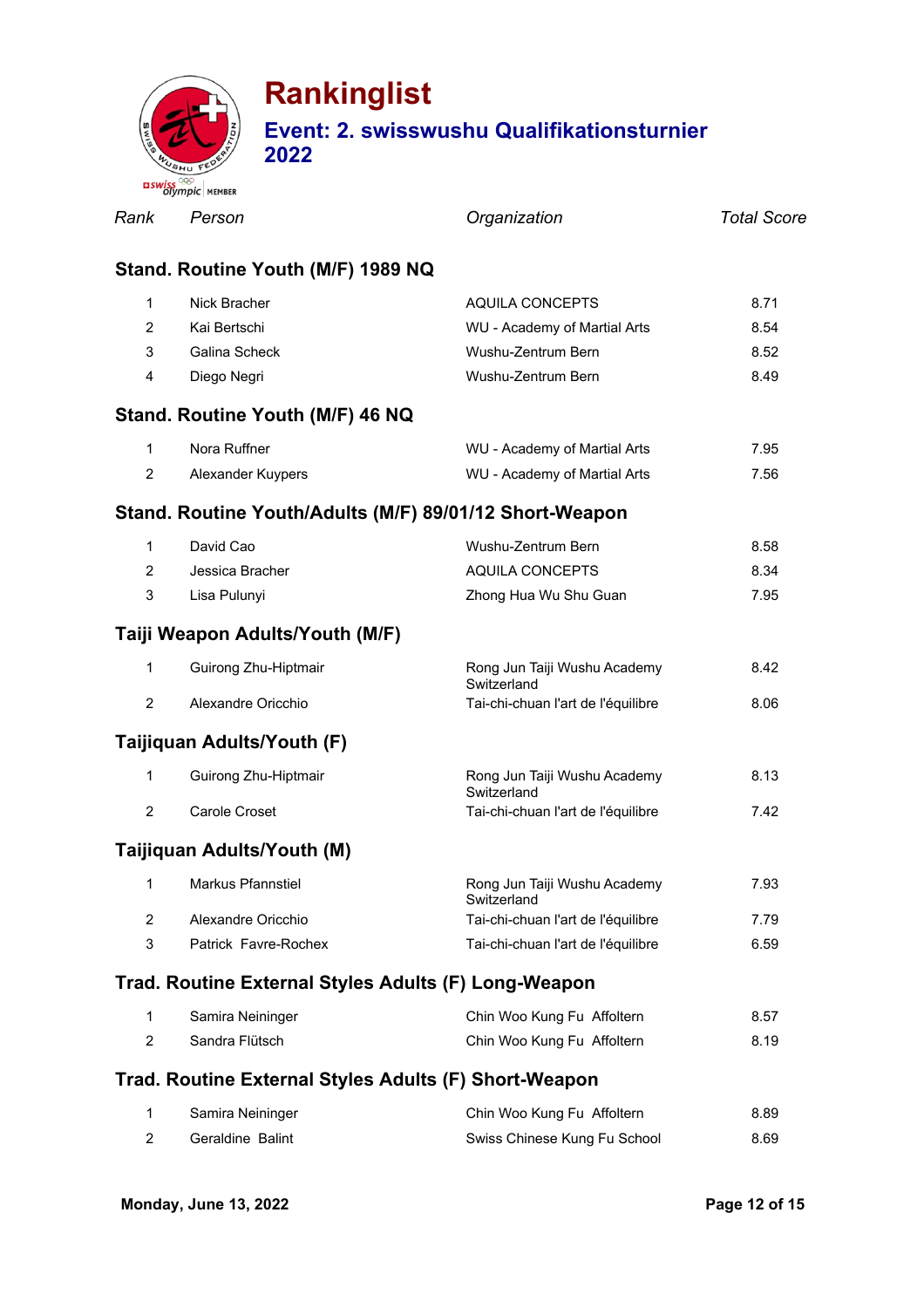

|                | <b>BISWISHING</b> MEMBER                              |                                             |                    |
|----------------|-------------------------------------------------------|---------------------------------------------|--------------------|
| Rank           | Person                                                | Organization                                | <b>Total Score</b> |
|                | Trad. Routine External Styles Adults (F) w/o Weapon   |                                             |                    |
| 1              | Geraldine Balint                                      | Swiss Chinese Kung Fu School                | 8.56               |
| $\overline{2}$ | Samira Neininger                                      | Chin Woo Kung Fu Affoltern                  | 8.56               |
| 3              | Marie Binkert                                         | SUN WU Gongfu Schule Basel                  | 8.29               |
|                | Trad. Routine External Styles Adults (M) Long-Weapon  |                                             |                    |
| 1              | David Cao                                             | Wushu-Zentrum Bern                          | 8.9                |
| 2              | Raphael Spörri                                        | Chin Woo Kung Fu Affoltern                  | 7.59               |
| 3              | Cedric Laumann                                        | Green Lion Kung Fu                          | 6.09               |
|                | Trad. Routine External Styles Adults (M) Short-Weapon |                                             |                    |
| 1              | Peter Frey                                            | Rong Jun Taiji Wushu Academy<br>Switzerland | 8.3                |
| 2              | Alexandre Oricchio                                    | Tai-chi-chuan l'art de l'équilibre          | 7.66               |
|                | Trad. Routine External Styles Adults (M) w/o Weapon   |                                             |                    |
| 1              | Stephan Joël Wiederkehr                               | Wushu-Zentrum Bern                          | 8.66               |
| 2              | Jeremias Wyss                                         | Swiss Chinese Kung Fu School                | 8.33               |
| 3              | Peter Frey                                            | Rong Jun Taiji Wushu Academy<br>Switzerland | 8.25               |
| 4              | Jonas Gysel                                           | Swiss Chinese Kung Fu School                | 8.06               |
| 5              | Igor Simic                                            | Swiss Chinese Kung Fu School                | 8.02               |
| 6              | Raphael Spörri                                        | Chin Woo Kung Fu Affoltern                  | 7.69               |
|                | Trad. Routine External Styles Kids (F) w/o Weapon     |                                             |                    |
| 1              | Penélope Russo                                        | Chin Woo Kung Fu Affoltern                  | 7.52               |
| 2              | Sophie Bosshard                                       | Green Lion Kung Fu                          | 7.46               |
| 3              | Tiara Pellegrino                                      | Green Lion Kung Fu                          | 6.79               |
| 4              | Aila Charleen Küng                                    | Shaolin Chan Tempel                         | 6.03               |
| 5              | Elina Andris                                          | Shaolin Chan Tempel                         | 5.96               |
| 6              | Samira Dubach                                         | Shaolin Chan Tempel                         | 5.49               |

7 Tameva Stutz **Shaolin Chan Tempel** 5.36 8 Zoe Cheng Shaolin Chan Tempel 5.21

#### **Trad. Routine External Styles Kids (F) Weapon**

| Penélope Russo  | Chin Woo Kung Fu Affoltern | 7.86 |
|-----------------|----------------------------|------|
| Sophie Bosshard | Green Lion Kung Fu         | 7.63 |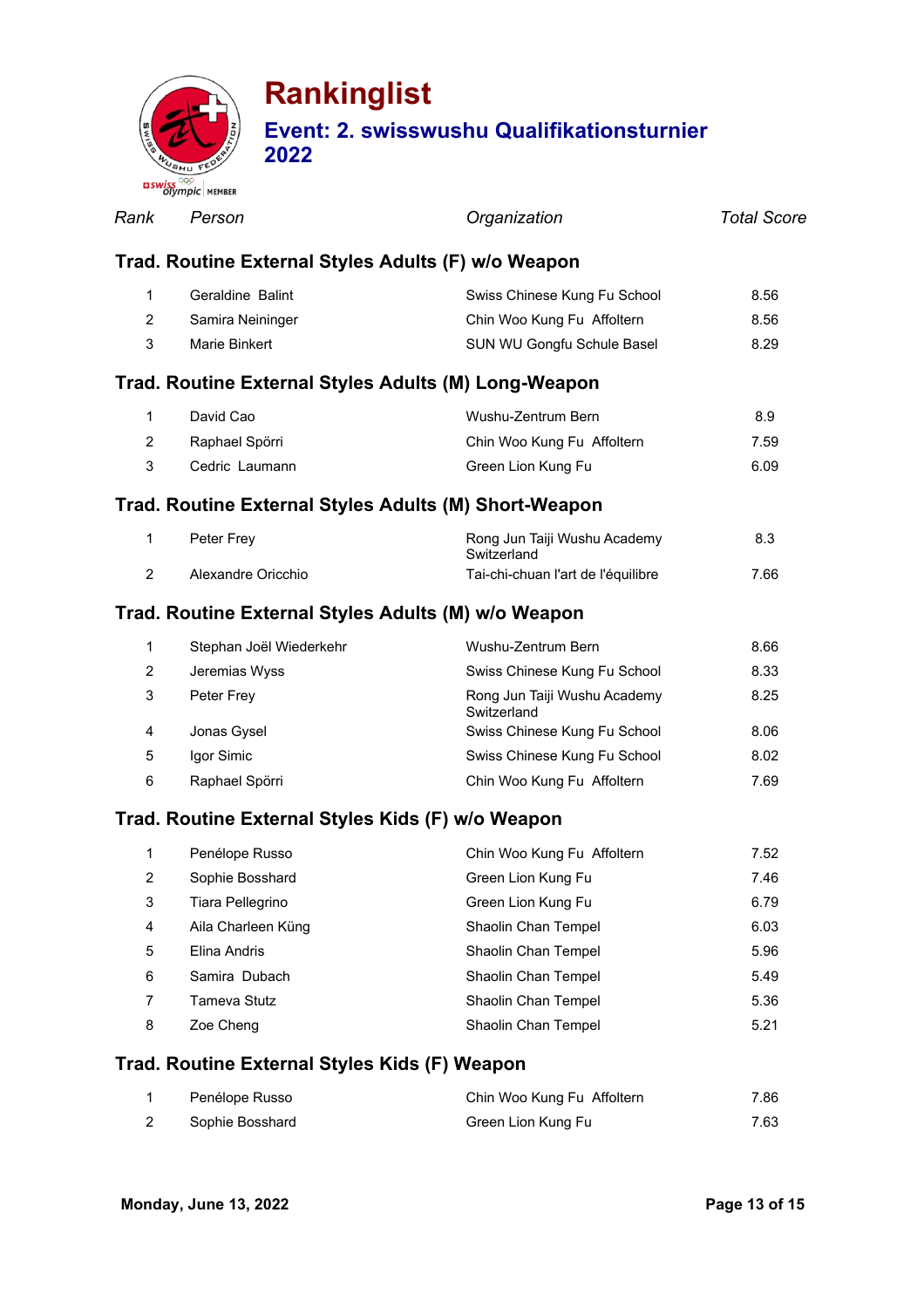

*Rank Person Organization Total Score*

#### **Trad. Routine External Styles Kids (M) w/o Weapon**

| $\mathbf 1$ | Marc Andri Flütsch   | Chin Woo Kung Fu Affoltern   | 7.84 |
|-------------|----------------------|------------------------------|------|
| 2           | Nicolas Jarabo       | Green Lion Kung Fu           | 7.36 |
| 3           | Loris Bosshard       | Green Lion Kung Fu           | 7.36 |
| 4           | Gabriel Da Silva     | Swiss Chinese Kung Fu School | 7.24 |
| 5           | Luan Nydegger        | Green Lion Kung Fu           | 7.02 |
| 6           | Marko Kosanovic      | Green Lion Kung Fu           | 6.56 |
| 7           | Liam Andris          | Shaolin Chan Tempel          | 6.04 |
| 8           | Ivan Pfäffli         | Shaolin Chan Tempel          | 5.9  |
| 9           | <b>William Stutz</b> | Shaolin Chan Tempel          | 5.68 |
| 10          | Maurice Hurni        | Shaolin Chan Tempel          | 5.01 |

#### **Trad. Routine External Styles Kids (M) Weapon**

|   | Marc Andri Flütsch | Chin Woo Kung Fu Affoltern | 7.96 |
|---|--------------------|----------------------------|------|
|   | Marko Kosanovic    | Green Lion Kung Fu         | 6.81 |
|   | Nicolas Jarabo     | Green Lion Kung Fu         | 6.24 |
| 4 | Loris Bosshard     | Green Lion Kung Fu         | 5.3  |

#### **Trad. Routine External Styles Youth (F) Long-Weapon**

| Priva Hohl            | Green Lion Kung Fu | 8.03 |
|-----------------------|--------------------|------|
| Helena Czuczor        | Wushu-Zentrum Bern | 7.66 |
| Ana De Almeida Duarte | Green Lion Kung Fu | 7.33 |

#### **Trad. Routine External Styles Youth (F) Short-Weapon**

| Helena Czuczor | Wushu-Zentrum Bern | 7.76 |
|----------------|--------------------|------|
| Priya Hohl     | Green Lion Kung Fu | 7.61 |

#### **Trad. Routine External Styles Youth (F) w/o Weapon**

|   | Helena Czuczor        | Wushu-Zentrum Bern           | 8.43 |
|---|-----------------------|------------------------------|------|
| 2 | Priya Hohl            | Green Lion Kung Fu           | 7.82 |
| 3 | Helena Jevtic         | SUN WU Gongfu Schule Basel   | 7.49 |
| 4 | Rosalie Vorol         | SUN WU Gongfu Schule Basel   | 7.4  |
| 5 | Ana De Almeida Duarte | Green Lion Kung Fu           | 7.36 |
| 6 | Noemi Roos            | Swiss Chinese Kung Fu School | 6.6  |